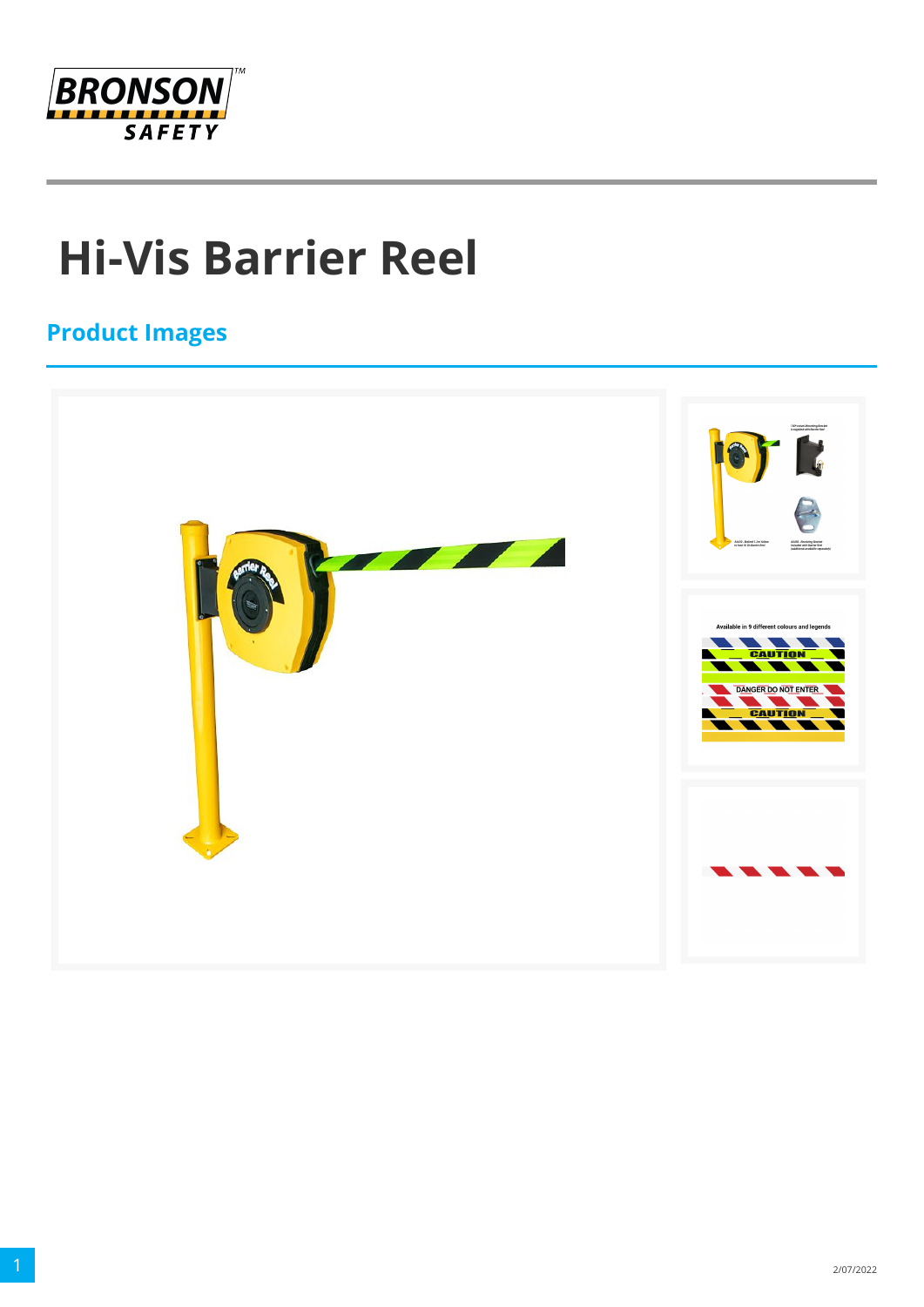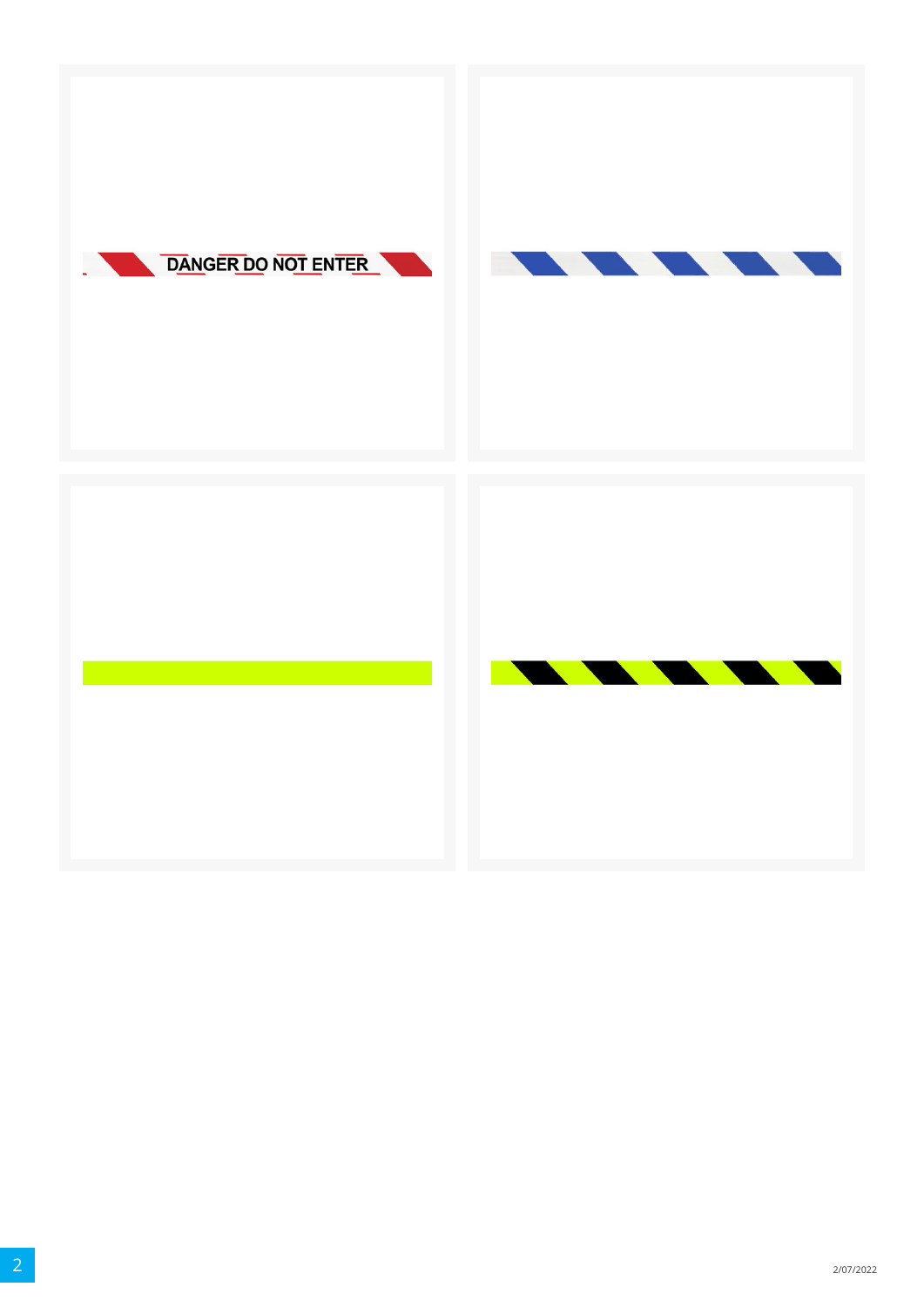



## **Description**

These heavy-duty hi-vis warning tape reels are ideally suited to industrial and commercial situations where a safety barrier is required to keep people from entering an unsafe or restricted area. Ideally used to restrict people from entering warehouse roller doors, forklift thoroughfares or to section off maintenance areas, among many other uses.

- **The reel can be mounted simply on a wall or to the (A4439) Barrier Reel Bollard Post.**
- The barrier webbing can be pulled across and placed onto a hook or receiving bracket on the opposite wall or post as required.
- Designed to easily and quickly retract when access is required by trucks or forklifts.